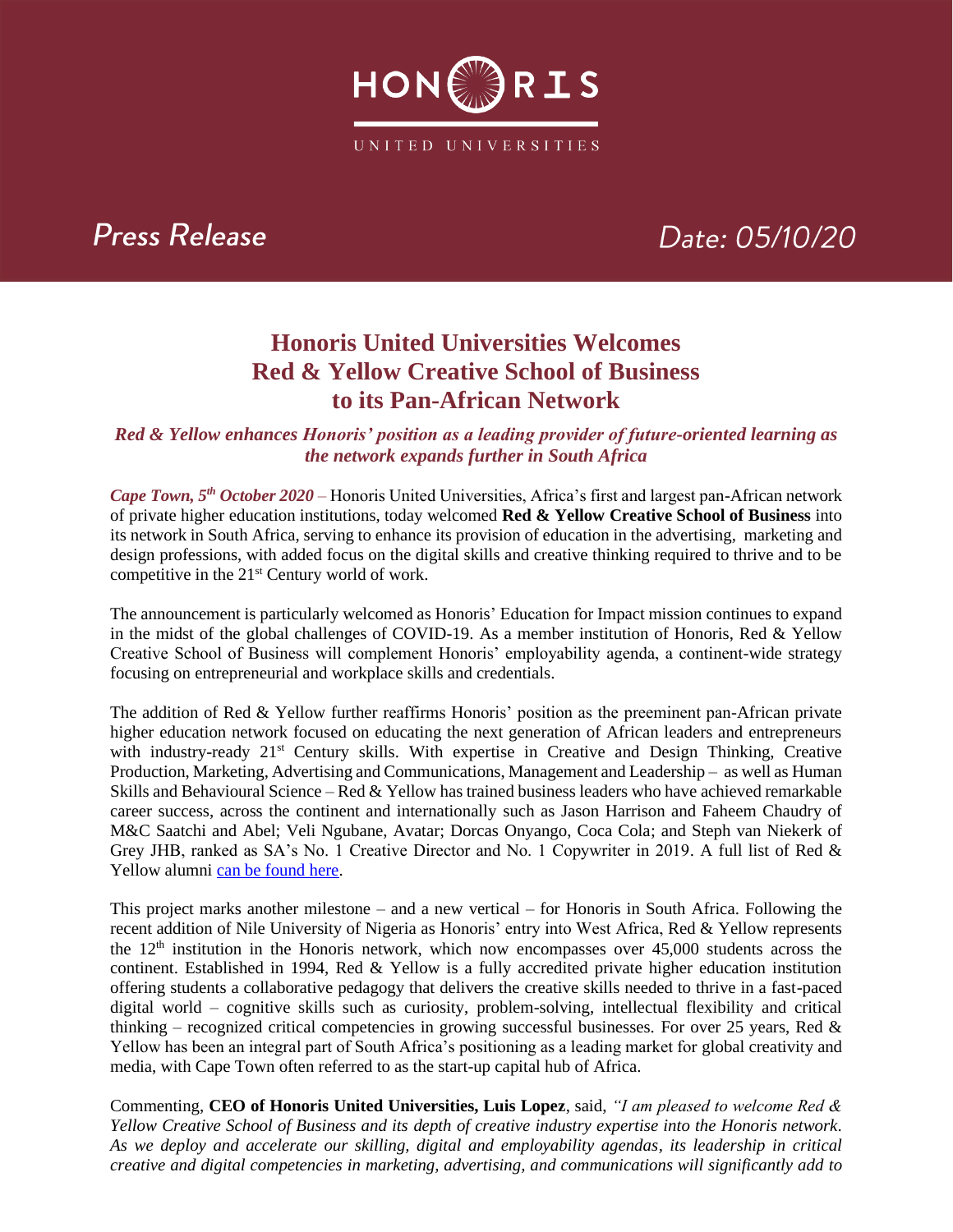

## **Press Release**

# Date: 05/10/20

*our future-ready learning experiences across the continent in our member institutions. Red & Yellow's pedagogy encourages the ability to think differently, to challenge accepted wisdoms and to apply creative problem solving to today's complex work environment – a timely and relevant academic model for the most in demand skills of today and tomorrow."*

The Red & Yellow Creative School of Business strengthens South Africa's position as a beacon market in the Honoris network, alongside other leading institutions in the country – both MANCOSA and REGENT Business School are trusted and reputed institutions in private distance learning. Since joining the Honoris network in 2017 both MANCOSA and REGENT have expanded geographically across Southern Africa and in their academic programs, including the development of new professional paths such as the MANCOSA School of Education and a fully online offer, experienced in 21<sup>st</sup> Century learning environments such as Regent's iLeadLabs (Johannesburg, Pretoria, Cape Town, Durban) and MANCOSA's iTeachLab (Durban).

**Rob Stokes, Chairman of The Knowledge Trust, former Chairman of Red & Yellow** and a recognised global figure in the creative education sector having previously founded one of Africa's largest digital agencies, added: "Joining the Honoris family gives Red & Yellow an incredible opportunity to take the *school's special blend of magic to the world. I am so proud of the work we have done with the school over the past few years. It is the school's academic excellence combined with impactful traditions that will ensure Red & Yellow's powerful legacy grows leaps and bounds into the future."*

Red & Yellow students will benefit from Honoris' regional and international network of partners, providing opportunities for collaborative work in the creative business space and potential future expansion of the school itself outside of South Africa.

With a footprint that extends from Casablanca to Cape Town and from Abuja to Tunis to Mauritius, the Honoris network now consists of 12 institutions in 10 countries and 33 cities, amassing significant expertise in contact, distance, and online education. Its institutions are well established authorities within the disciplines of Medical & Health Sciences, Engineering, IT, Business, Law, Architecture, Creative Arts & Design, Media, Political Science and Education.

#### **About Honoris United Universities**

Honoris United Universities is the first and largest pan-African private higher education network committed to educating the next generation of African leaders and professionals able to impact regionally in a globalized world. Collaborative intelligence, cultural agility and mobile mind-sets and skills are at the heart of Honoris' vision of higher education. Honoris United Universities joins the expertise of its member institutions to develop world-class African Human capital that is competitive in today's fast-paced, demanding and increasingly digitized labour and start-up markets.

Honoris United Universities gathers a community of **45,000** students on **60** campuses, learning centres and via on-line, in **10** countries and **33** cities. The network counts **12** institutions: multidisciplinary universities,